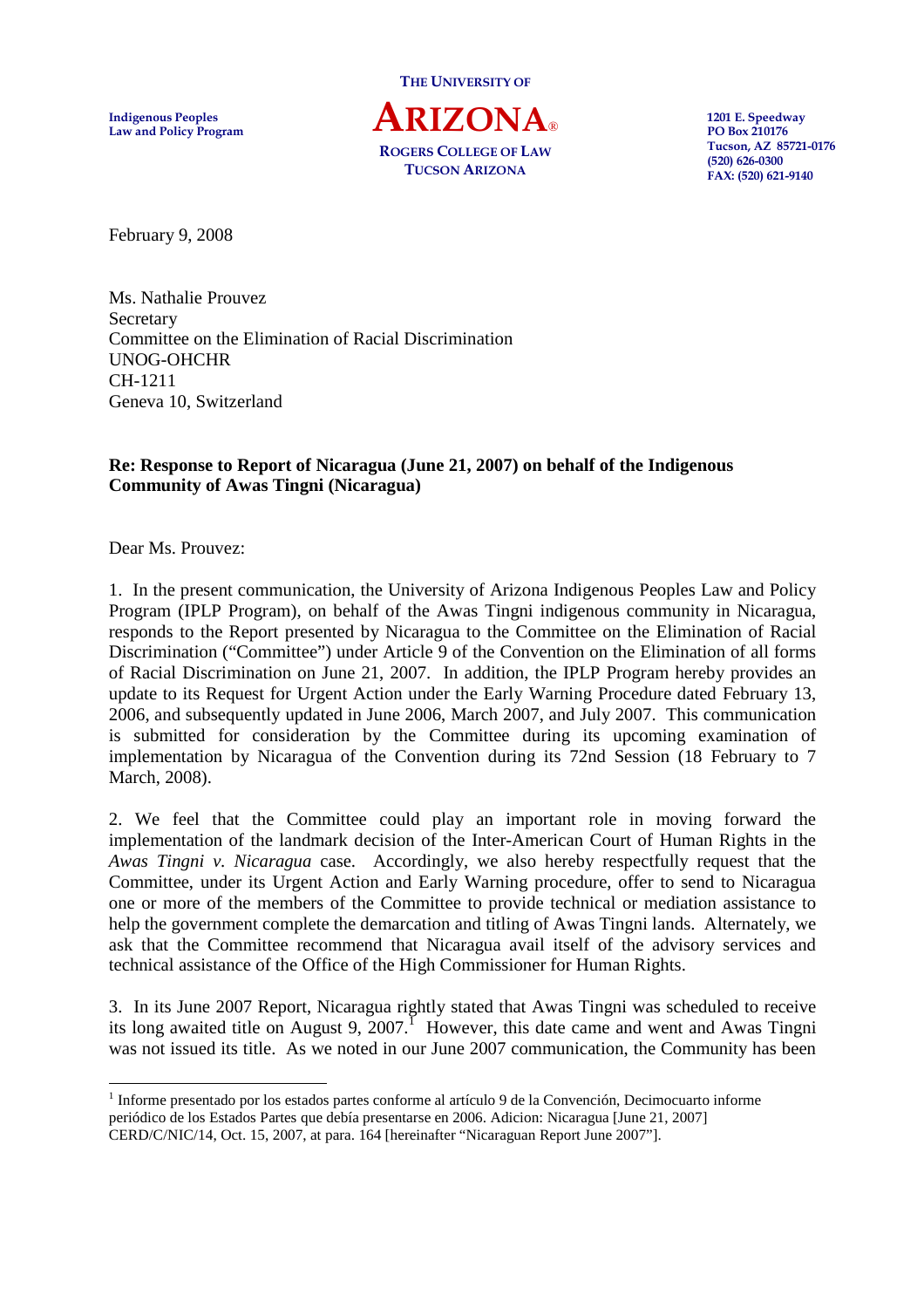able to get support for its land demarcation efforts from the Regional Development Council of the Caribbean Coast. It was this same institution that assured Awas Tingni that those families close to the boundary established by the February 2007 Regional Council resolution (which resolved an overlapping land claim between Awas Tingni and neighboring indigenous communities) would not be adversely affected by that resolution. This institution also carried out the first stage of boundary-marking, which was completed on July 18, 2007. Yet the second and final stage of boundary-marking, leading to actual land titling, never took place. This was due to Nicaragua's Land Administration Project's (PRODEP) insistence that Awas Tingni and neighboring Diez Comunidades initiate a new conflict resolution stage to address a new and unsubstantiated overlap claim.<sup>2</sup> Nevertheless, several government officials, including those within the Regional Development Council, have assured Awas Tingni that they see no basis for the Diez Comunidades claim and that they intend to continue carrying out the February 2007 Resolution. Since then, Awas Tingni has been told that its land title was scheduled to be issued in October 2007, November 2007, and then December 2007. Yet to date Awas Tingni remains without title to its lands.

4. As has been previously stated to the Committee, for six years, Awas Tingni's land titling has suffered serious delays in part due to an overlap claim by a block of three neighboring Miskito Communities, Tasba Raya. Awas Tingni underwent the conflict resolution process established by Law 445 to address this claim. Although this process itself was seriously delayed, it came into a final conclusion with a resolution by the Regional Council of the Northern Atlantic Coast in February 2007. As noted by the government in its June 2007 Report, this Resolution was a significant step in moving forward the titling of Awas Tingni lands.<sup>3</sup> It is important to note that the *only* conflict identified by the land demarcation institutions was the Tasba Raya conflict. Nevertheless, following the termination of the conflict resolution stage by the February 2007 Resolution of the Regional Council, the land titling process has suffered a new and unexpected setback due to a dubious land claim asserted by a second block of neighboring Miskito communities, the Diez Comunidades, as we detailed in our June 2007 communication.

5. The same claim of Diez Comunidades was raised by the Nicaraguan State during the 2001 Inter-American Court proceedings.<sup>4</sup> However, at no point during those proceedings did the State ever demonstrate the existence of any property right held by any other indigenous community or third parties, including the Diez Comunidades, even after the Inter-American Court specifically requested such information.<sup>5</sup> The Diez Comunidades do have a land title issued in its name from around 1915 under the Harrison-Altamirano Treaty. However the boundary limits of that title do not lie within or even near Awas Tingni territory. Nevertheless, some members of the government, particularly those associated with PRODEP, have given credence to these claims

-

 $2$  In fact, PRODEP has assured the Diez Comunidades leadership that it will not carry out any boundary-marking within the area allegedly claimed by Diez Comunidades. See Letter by Hazel Law, Coordinator of Indigenous Component of PRODEP to Rosa Wilson, President of Bloque Diez Comunidades (July 2, 2007) (on file with legal representatives).

 $3$  Ibid. at para. 162.

<sup>4</sup> Inter-Am. Ct.H.R., *The Case of the Mayagna (Sumo) Awas Tingni Community v. Nicaragua*, Judgment of August 31, 2001 (Series C) no. 79, at Testimony of Marco Antonio Centeno Caffarena, Director of the Office of Rural Titling of Nicaragua. The Awas Tingni decision is available at:

http://www.corteidh.or.cr/docs/casos/articulos/seriec 79 ing.pdf.<br><sup>5</sup> Ibid. at para. 69.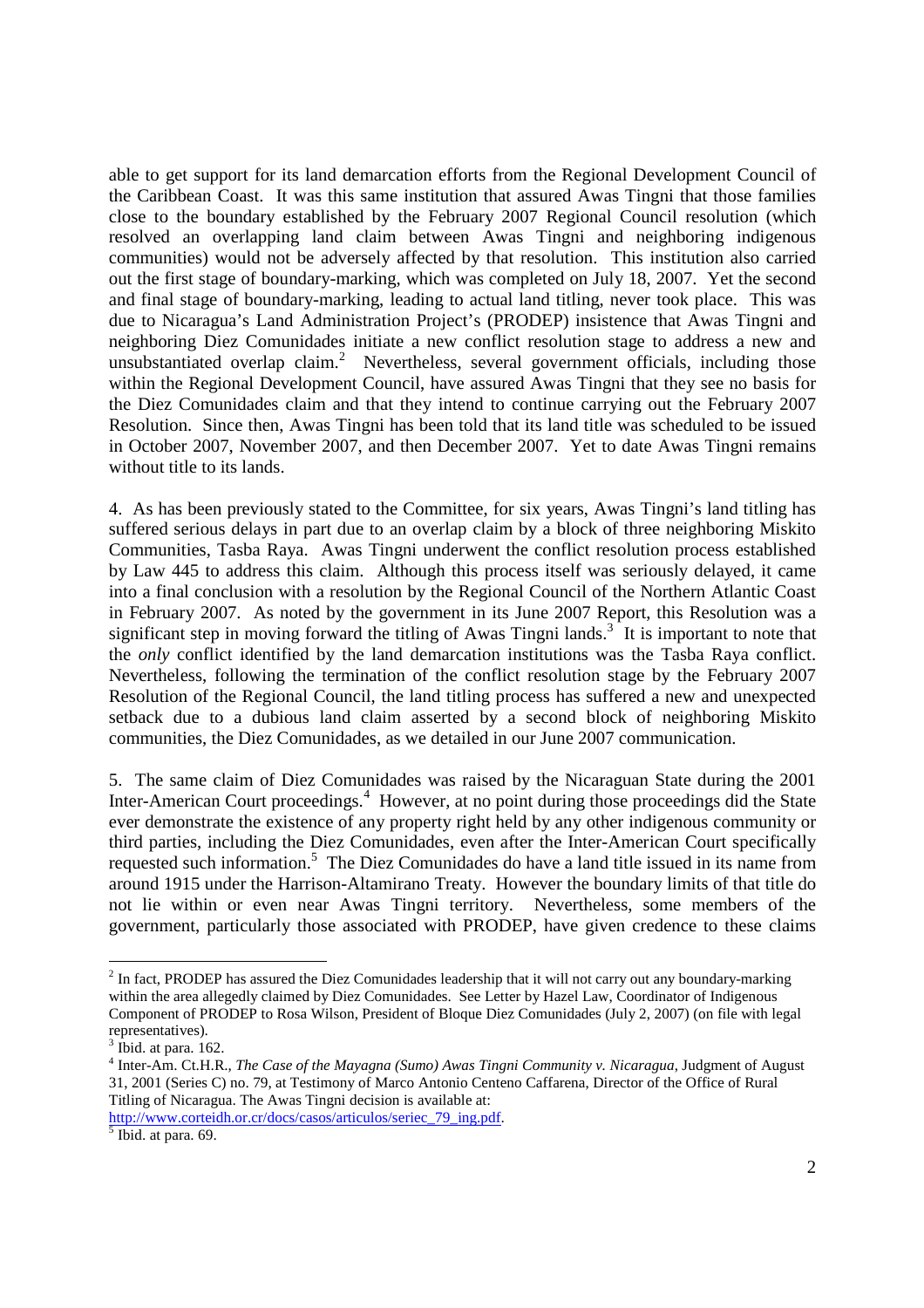and have pressured Awas Tingni to initiate yet another conflict resolution stage—despite the fact that the relevant institutions of Law 445 never called for a conflict resolution stage for Diez Comunidades when reviewing all legitimate neighboring land claims.

6. Awas Tingni has maintained that if Diez Comunidades does have a legitimate claim, it should be made in writing, and should formally request that the conflict resolution phase under Law 445 be reinitiated. No formal notice of the existence of a territorial overlap or of a request for initiating another conflict resolution stage has ever been made by Diez Comunidades or any land demarcation institution. Still, representatives of PRODEP have insisted that Awas Tingni hold conflict resolution sessions with the Diez Comunidades. In order to comply with these requests, Awas Tingni held several such sessions in June 2007. During the meetings, Diez Comunidades was still unable to present any evidence at all to demonstrate property rights within the territory claimed by Awas Tingni.

7. The State asserts in its June 2007 Report that Awas Tingni is only focused on obtaining its land title that it is unable to perceive the profound social implications of its land claim on these other "third party property rights."<sup>6</sup> The Awas Tingni community would like to emphasize to the Committee that it is aware that the demarcation and titling process has fomented social tensions and catalyzed boundary conflicts among neighboring Mayangna and Miskito communities, and that these issues should be addressed. However, rather than facilitate a spirit of cooperation between the communities, the purported conflict resolution process with Diez Comunidades has rather seemed to fodder inter-ethnic tensions and suspicions. The conflict resolution efforts have been carried out in a completely *ad hoc* fashion, and have not attempted to clarify what is at the root of the Diez Comunidades's ambiguous land claim. Members of the Awas Tingni community have insisted that there are no personal problems between individual members of Awas Tingni and Diez Comunidades. However, the actions of the government representatives, which have helped to set the leaders of the respective communities against each other to assert their rights to land over the same area, have had the effect of feeding into any latent or existing hostilities.

8. Nicaragua has in fact enacted a legislative measure providing for indigenous land demarcation, as ordered by the Court (Law 445), as it states in its June 2007 Report.<sup>7</sup> Nevertheless, the institutions created by Law 445 continue to suffer from systemic deficiencies due to the lack of sufficient monetary and technical support provided by the Nicaragua government.<sup>8</sup> In fact, the National Commission for Demarcation and Titling (CONADETI), which the State often mentions in its Report,<sup>9</sup> has continued to be inoperative and notably absent from the latest land demarcation efforts of Awas Tingni, seemingly due to what seems to be entrenched institutional dysfunction. In addition, Nicaragua claims that it is complying with the Inter-American Court ruling by providing funds to the Regional Development Council of the Caribbean Coast and PRODEP, yet it is precisely PRODEP that has stated to the Community that

-

 $<sup>6</sup>$  Ibid. at para. 160.</sup>

<sup>7</sup> Nicaraguan Report, June 2007, at para. 157.

<sup>&</sup>lt;sup>8</sup> See Urgent Action Request submitted to CERD: Petición de Acción Urgente bajo el Procedimiento de Alerta Temprana al Comité para la Eliminación de la Discriminación Racial, Presentada por el Programa de Derechos y Políticas Indígenas de la Facultad de Derecho de la Universidad de Arizona en representación de la Comunidad Indígena Mayangna de Awas Tingni (February 13, 2006), at paras. 18-23.

<sup>9</sup> Nicaraguan Report June 2007, at paras. 158, 160, 163, 169.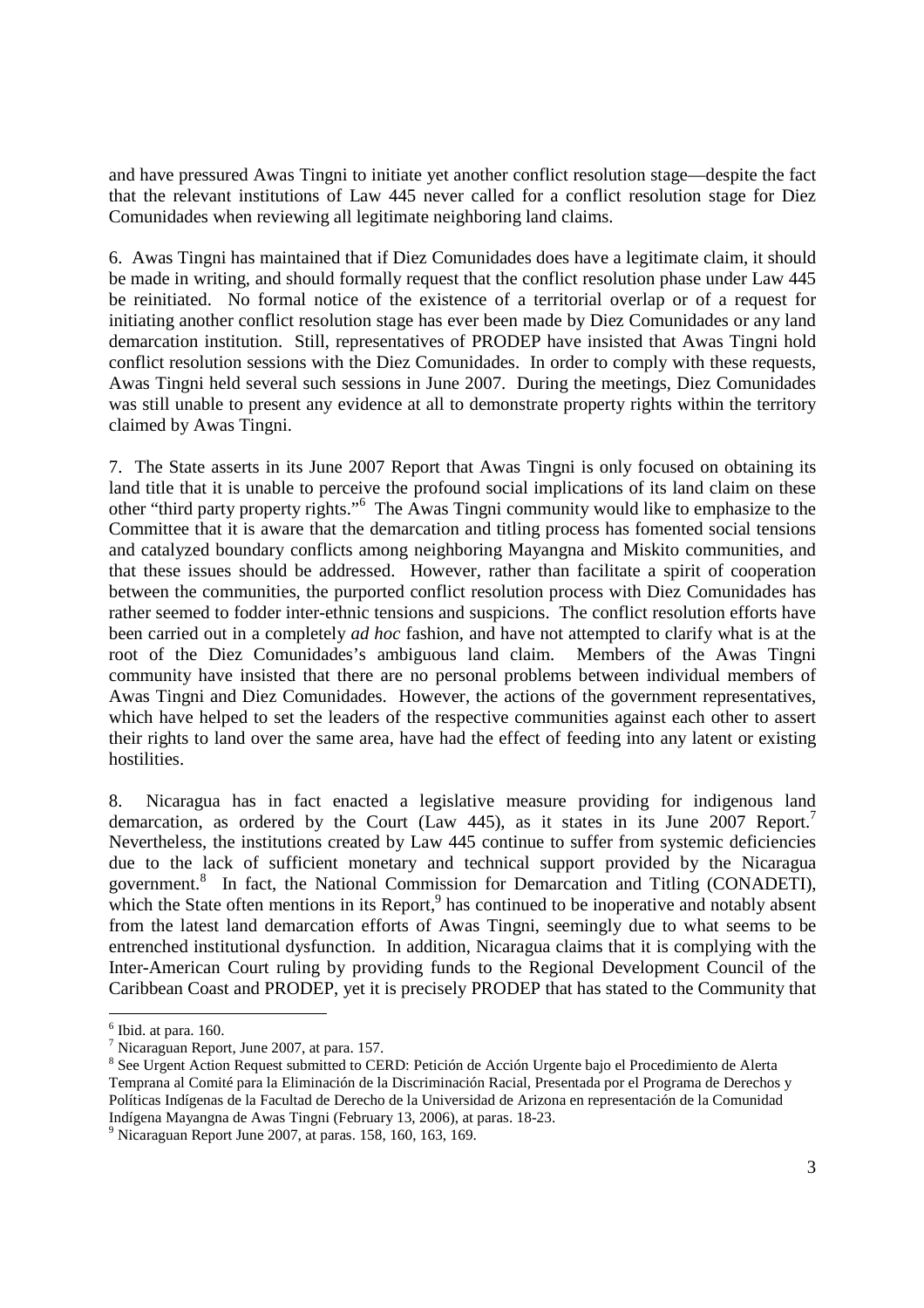it will not disburse any funds for the completion of on-the ground boundary-marking until Awas Tingni sits down to negotiate with Diez Comunidades. <sup>10</sup> However, as mentioned, these supposed negotiation sessions have been carried out in an uncoordinated fashion; and the leaders of both Awas Tingni and Diez Comunidades have been left alone to assert their claims against each other in a totally unstructured and unproductive conflict resolution setting.

9. Thus, the most fundamental aspect of the Inter-American Court's decision—the demarcation and titling of Awas Tingni lands—has yet to be completed. Awas Tingni has complied with all the requirements of Law 445 in order to obtain legal recognition of its ancestral title. The first stage of boundary-marking was completed on July 18, 2007. The second and last stage of the boundary-marking, however, has not yet been initiated and the Community has not received its land title. At first, the Community was told that this was due to financial problems within PRODEP, which were to be resolved as of late August 2007. However, to date, there has been no advancement at all in the demarcation process. The demarcation and titling process of Awas Tingni lands has therefore come to a standstill. It appears that the principal cause for this stagnation is a lack of institutional capacity and coordination necessary to carry out demarcation and titling of Awas Tingni lands, though the Diez Comunidades claim has also been used as a pretext for delaying this process. What should be a fairly simple procedure (laying physical posts along Awas Tingni's boundary and issuing a title over that area) at times seems to be as much a distant probability as it was before the 2001 judgment of the Inter-American Court.

10. In the meantime, the Awas Tingni community continues to suffer violations of its human and territorial rights, as detailed in the February 2006 Request for Urgent Action under the Early Warning Procedure, June 2006 Addendum, and March and June 2007 updates submitted by the IPLP Program. At no time has the threat of third party incursions ceased to be a serious and urgent situation. Therefore, the IPLP would like to reiterate to the Committee the gravity of the threat represented by ongoing third party logging and colonist presence in Awas Tingni territory which merit urgent action under the Committee's Early Warning Procedure.

11. Certainly, the land titling situation is more complicated in the aftermath of Hurricane Felix, which severely impacted the Northern Atlantic Coast Region on September 2007 and in the case of Awas Tingni, reduced almost all of its ancestral rainforest to an impenetrable mass of tree trunks and sticks. In a matter of hours, the Community lost the forest and resources that it has fought for years to protect. The hurricane also destroyed the majority of the posts set during the first phase of the boundary-marking process in July 2007. The Awas Tingni members fear that third parties will take advantage of the chaotic situation to further exploit resources within Awas Tingni lands; and in fact, various logging companies have approached the community members with proposals to extract the valuable fallen hardwood, but which are of questionable benefit to the Community. In addition, non-indigenous settlers have continued to make incursions into Awas Tingni lands and in one case destroyed the Community's own boundary markers after Hurricane Felix, chopping it with a machete. Demarcation of the boundary and issuance of the land title will be essential to protecting the Awas Tingni traditional territory from these illegal incursions. The Awas Tingni community understands that the destruction caused by the hurricane has affected many indigenous communities in the Atlantic Coast and is that the

<sup>&</sup>lt;u>.</u> <sup>10</sup> Personal communication from Hazel Law, Director of PRODEP Indigenous Component to Awas Tingni leaders and Leonardo Alvarado (IPLP) (August 2007).